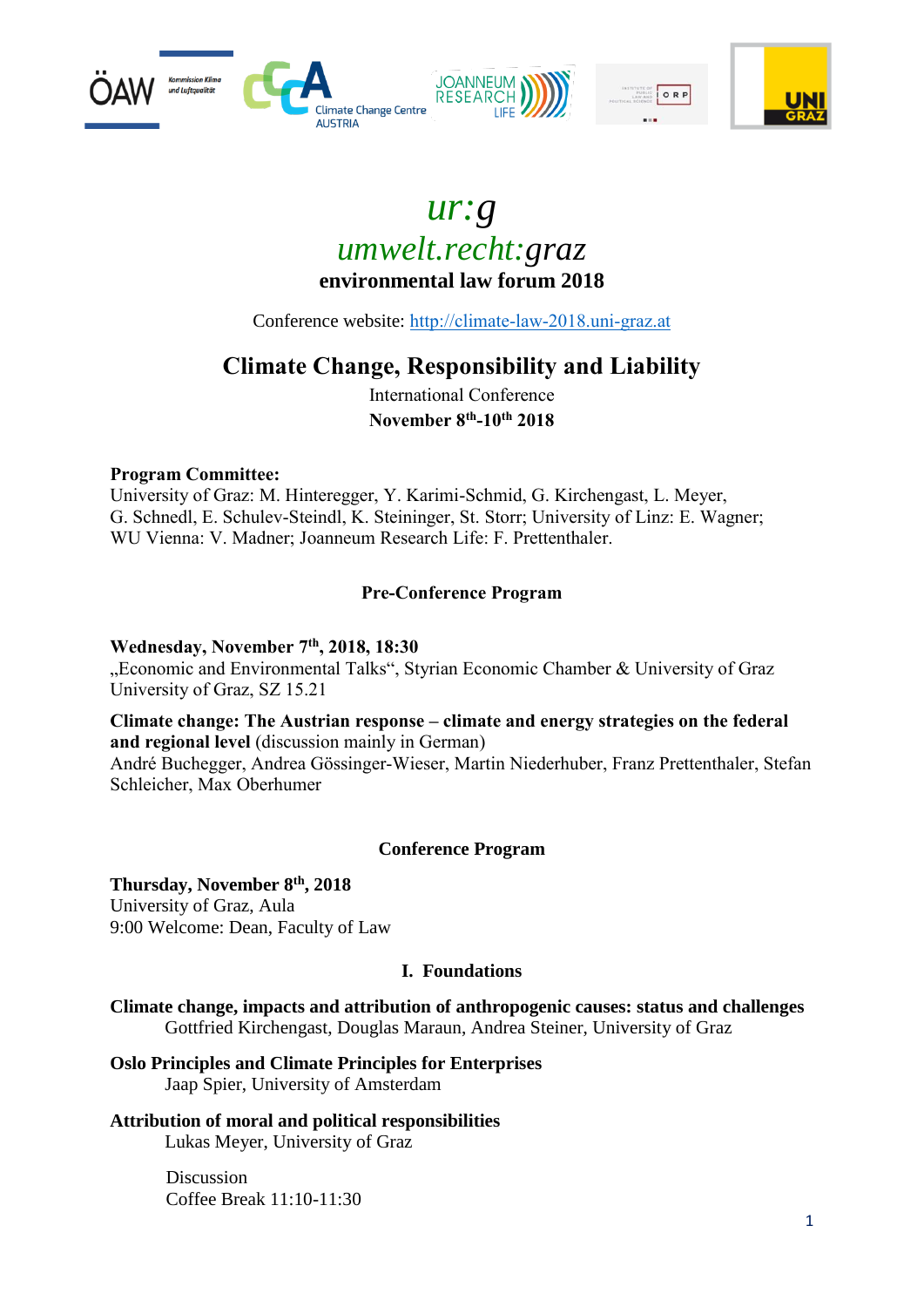

#### **Social costs of carbon - economic and ethical approaches to damage evaluation**

Michael Hanemann, Arizona State University; Karl Steininger, University of Graz

Discussion Lunch 13:00-14:00

#### **II. International Aspects**

**Climate change responsibility and liability in international Law**  Jorge E. Vinuales, University of Cambridge

**Overcoming the enforcement gap: how can human rights litigation and arbitration be enhanced to meet the challenges of climate change?** Ana Stanič, E&A Law Limited, London

**Discussion** Coffee Break 15:20-15:50

#### **Climate change responsibility and liability in different legal systems**

**China:** Ke Zhou, Renmin University of China, Beijing **South Africa:** Oliver Ruppel, University of Stellenbosch **Russia:** Sergey Belov, Saint Petersburg State University

Discussion until 17:45

#### **Evening Program**

From 19:00

Evening reception hosted by the Mayor of the City of Graz, Town Hall of Graz

#### **Friday, November 9th, 2018**

University of Graz, Aula 9:00

#### **III. EU, Germany and Austria**

**State Responsibility for Climate Change under EU and German Law**  Oliver Dörr, University of Osnabrück

**Oslo Principles in EU and Austrian climate change law**  Eva Schulev-Steindl, Gerhard Schnedl, University of Graz

> Discussion Coffee Break 10:30-11:00

**The role and responsibility of cities in climate change policy**  Verena Madner, WU Vienna

**State responsibility in climate change and environmental law** Miriam Karl, University of Graz

> Discussion Lunch 12:00-13:00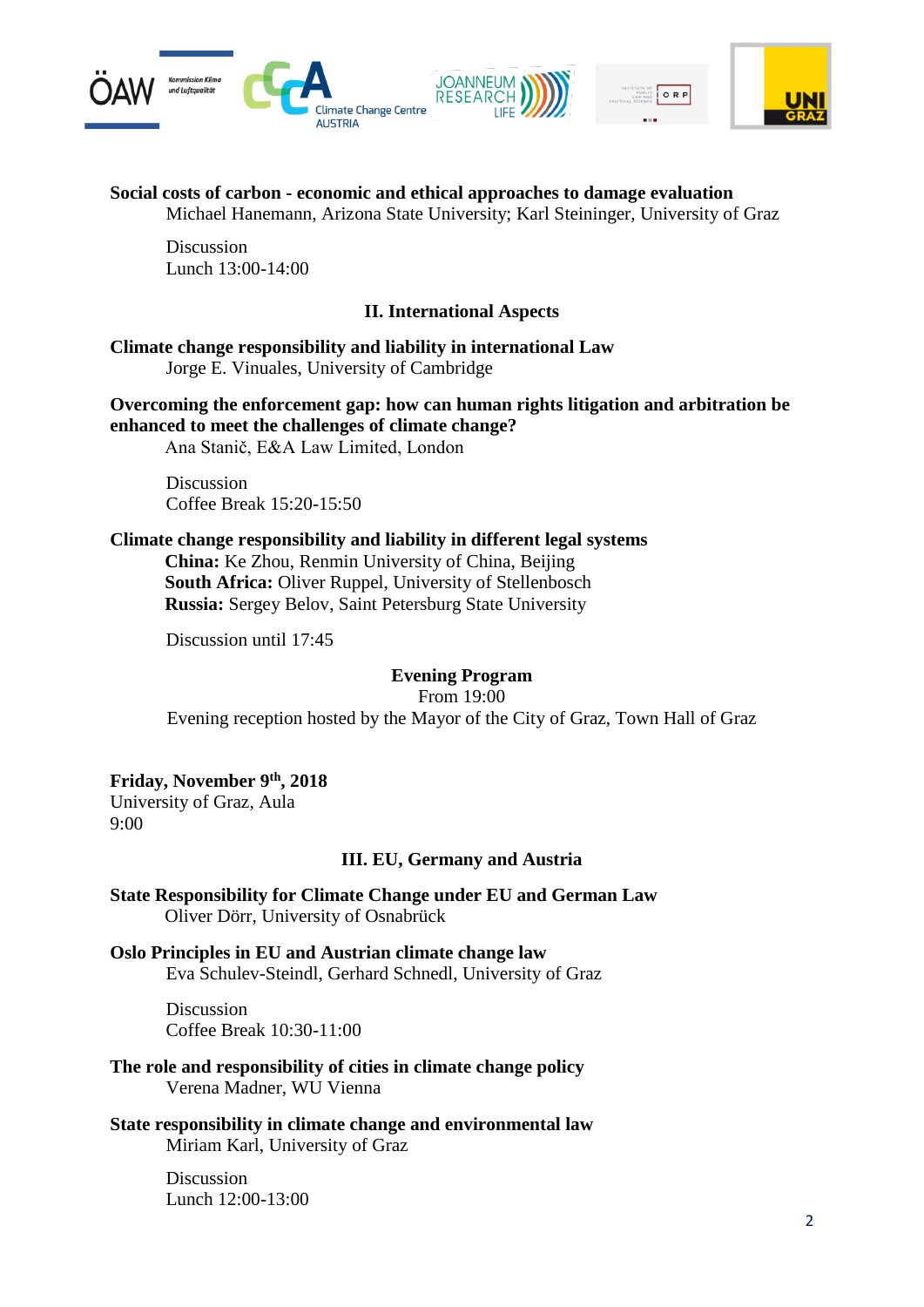



## **IV. Private Law**

# **Climate change and tort law: Causation and assessment of damages between probabilities and certainty**

Monika Hinteregger, University of Graz

**Legal standing in climate law suits** Erika Wagner, University of Linz

#### **Lliuya vs RWE – the case of Huaraz**

Roda Verheyen, Attorneys at Law Günther & Partner, Hamburg

Discussion Coffee Break 15:00-15:30

#### **V. Research Reports**

**Challenging national climate policies under administrative and private law: lessons from around the world**

Tessa Khan, Climate Litigation Network/Urgenda, Amsterdam

#### **Climate Change and Development of Renewable Energy Law in China – based on the analysis of "Friends of Nature vs. Ningxia Grid Company"**

Cao Wei, Renmin University of China, Beijing

#### **Climate Compensatory Claims in Kenya**

Lydia Omuko-Jung, Doctoral Programme Climate Change, Graz

#### **Participation of NGOs in climate relevant permit procedures in the light of the Aarhus Convention**

Julius Ecker, University of Linz

**Discussion** 

#### **Research of China's Carbon Emissions Reduction Policies and Carbon Emissions Reduction through Industrial Structure Adjustment**

Shan Ouyang, Yunnan University of Finance and Economics, Kunming

#### **Fostering responsibility through compliance bodies**

Birgit Hollaus, WU Vienna

Discussion

End of scientific program 17:30